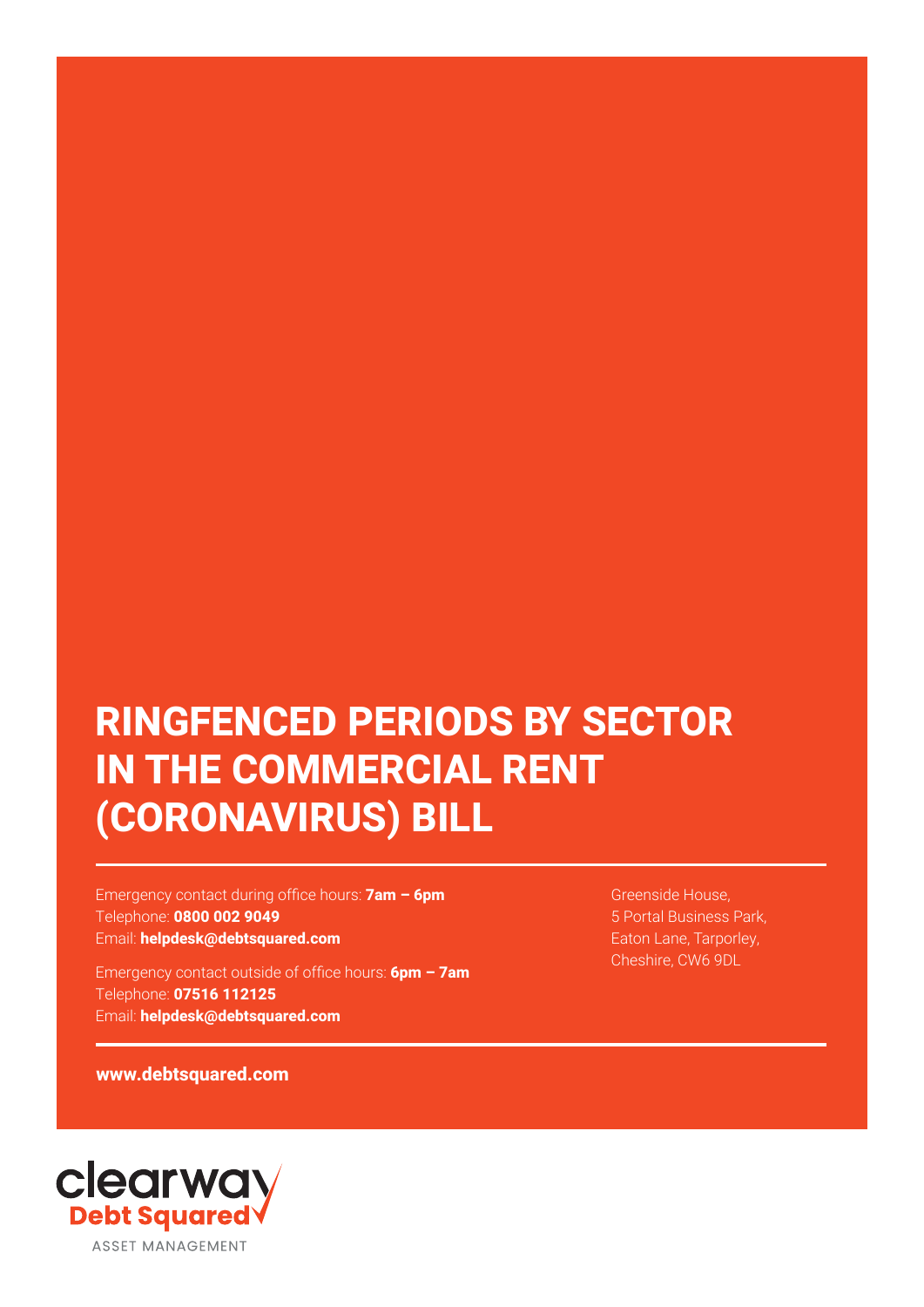

# **RINGFENCED PERIODS BY SECTOR IN THE COMMERCIAL RENT (CORONAVIRUS) BILL**

The ringfenced period in the Commercial Rent (Coronavirus) Bill is the period from 21 March 2020, when the first requirements on businesses to close their premises or cease trading (in whole or in part, including with exceptions such as non-essential shops being allowed to open for collections) came into force under regulations made under the Public Health (Control of Disease) Act 1984 to the date when specific restrictions (other than generally applicable restrictions such as displaying information about wearing face coverings) were last removed for the relevant sector.

The below table sets out the dates in which mandatory closure (in full or in part) were enforced by government alongside the sectors to which each closure applied. The dates shown in bold are those used to represent the end of a ring-fenced period.

This table may help landlord and tenant to understand the periods a business was mandated to close or permitted to trade within the ringfenced period. This table is not relevant for the scope of the Bill; rather, it will help landlords and tenants understand periods during which businesses were mandated to open and close, to provide a better understanding of when tenants could be trading.

| <b>Date</b> | <b>Announcement/Action</b>                                              | <b>Region</b>       | <b>Business affected</b>                                                                                                                                                                                                                                                                                                                                                                                                                                                                                                                                                                                                                                                                                                  |
|-------------|-------------------------------------------------------------------------|---------------------|---------------------------------------------------------------------------------------------------------------------------------------------------------------------------------------------------------------------------------------------------------------------------------------------------------------------------------------------------------------------------------------------------------------------------------------------------------------------------------------------------------------------------------------------------------------------------------------------------------------------------------------------------------------------------------------------------------------------------|
| 21/03/20    | Forced closure of businesses<br>with imposition of lockdown<br>measures | England, Wales      | Hospitality (pubs, bars, restaurants,<br>cafes); nightclubs; all non-essential retailers; holiday<br>accommodation, inc. Hotels and B&Bs (except room<br>service); personal care; theatres; cinemas; gyms;<br>leisure centres and outdoor sports facilities closed.<br>Note: All premises selling food or drink for con-<br>sumption on the premises mandated to close.<br>Retailers permitted to remain open: food, super-<br>markets, hardware, homeware, convenience stores,<br>off-licences, banks, post offices, laundrettes/<br>dry cleaners, pharmacies, vets, pet shops, petrol<br>stations, bicycle shops, taxi/vehicle hire, funeral<br>directors, storage, building and agricultural suppli-<br>ers, car parks |
| 26/03/20    | Full lockdown                                                           | Northern<br>Ireland | Cafes, bars, public houses, cinemas, theatres, bingo<br>halls, concert halls, museums and galleries, casinos,<br>betting shops, spas, nail and beauty parlours, spas,<br>hair salons and barbers, massage parlours, tattoo<br>and piercing parlours, skating rinks, gyms, swim-<br>ming pools, bowling alleys, amusement arcades,<br>soft play areas, leisure centres                                                                                                                                                                                                                                                                                                                                                     |
| 11/05/20    | Lockdown extended with minor<br>amendments to restrictions              | Wales               | Garden centres reopen                                                                                                                                                                                                                                                                                                                                                                                                                                                                                                                                                                                                                                                                                                     |
| 13/05/20    | Limited relaxation of lockdown<br>restrictions                          | England             | Garden centres reopen<br>Note: Classified as essential retail                                                                                                                                                                                                                                                                                                                                                                                                                                                                                                                                                                                                                                                             |
| 05/06/20    | Easing of restrictions; certain<br>businesses reopen                    | Northern<br>Ireland | Animal care services, car showrooms, non-essential<br>retail                                                                                                                                                                                                                                                                                                                                                                                                                                                                                                                                                                                                                                                              |
| 11/06/20    | Further easing of restrictions;<br>certain businesses reopen            | Northern<br>Ireland | Non-essential retail, outdoor markets, repair shops                                                                                                                                                                                                                                                                                                                                                                                                                                                                                                                                                                                                                                                                       |

**Get in touch today for the latest advice and guidance CPD Workshops available from Clearway Debt Squared**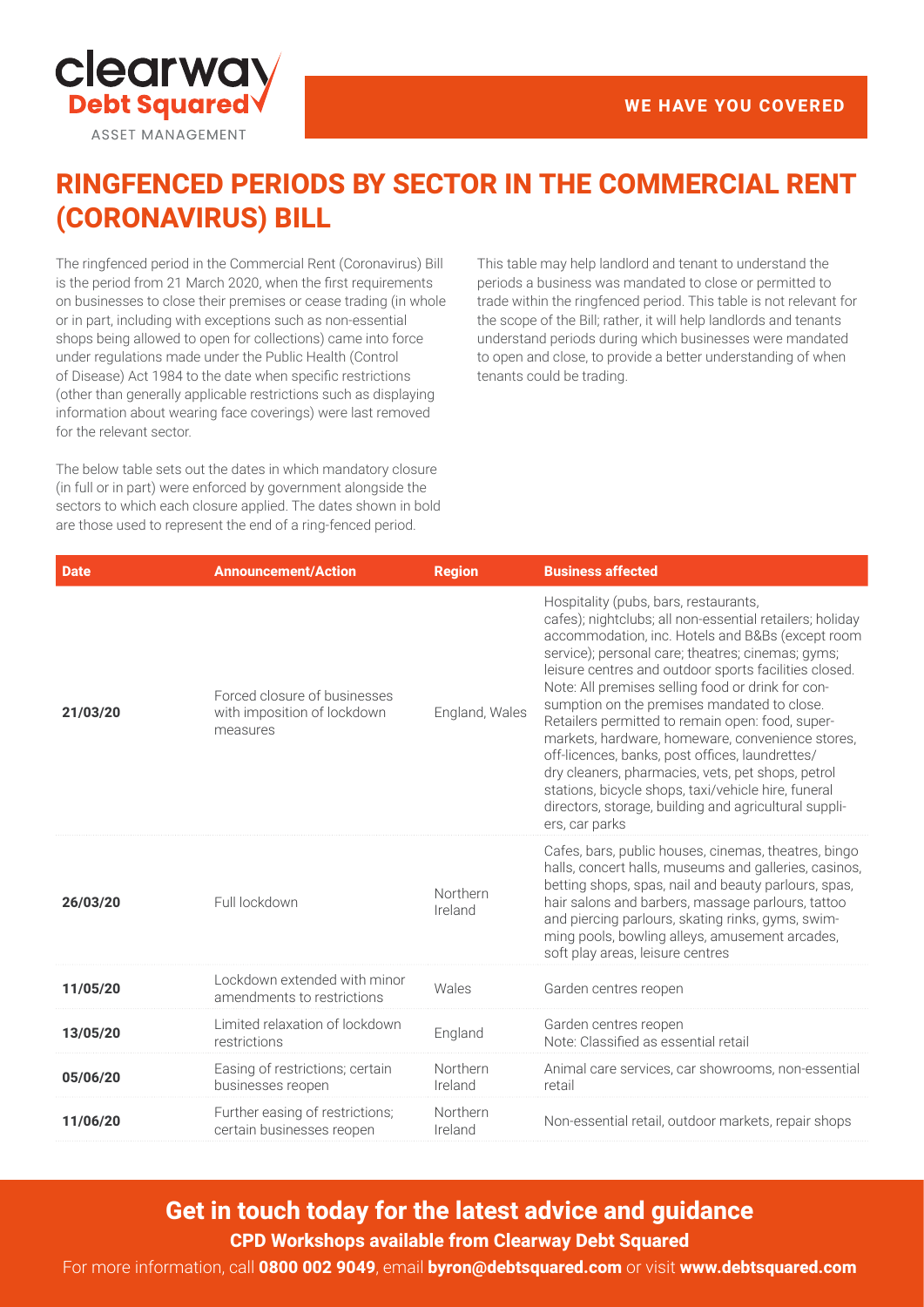

# **WE HAVE YOU COVERED**

| <b>Date</b> | <b>Announcement/Action</b>                                       | <b>Region</b>        | <b>Business affected</b>                                                                                                                                                                                                       |
|-------------|------------------------------------------------------------------|----------------------|--------------------------------------------------------------------------------------------------------------------------------------------------------------------------------------------------------------------------------|
| 15/06/20    | National lockdown restrictions<br>further relaxed                | England              | All non-essential retail permitted to reopen                                                                                                                                                                                   |
| 22/06/20    | Reopening close-contact<br>businesses                            | Wales                | All non-essential retail reopens                                                                                                                                                                                               |
| 02/07/20    | Reopening close-contact and some<br>other businesses             | Northern Ireland     | Nail, Beauty, Hair Salons and Barbers, Museums and<br>galleries, betting shops                                                                                                                                                 |
| 02/07/20    | Restricted opening for café, res-<br>taurants, pubs, and bars    | Northern<br>Ireland  | Cafés, restaurants, and bars                                                                                                                                                                                                   |
| 04/07/20    | Restrictions imposed on areas in<br>and around Leicestershire    | England              | Full lockdown                                                                                                                                                                                                                  |
| 04/07/20    | National lockdown restrictions<br>further relaxed                | England              | Hospitality (pubs, bars, restaurants, cafes); theme<br>parks; cinemas; museums; personal care, some<br>hairdressers reopen<br>Note: Gyms and leisure centres; live music venues;<br>beauty salons and nightclubs remain closed |
| 05/07/20    | Further businesses permitted to<br>reopen                        | Northern<br>Ireland  | Tattoo parlours, spas (providing services with water<br>and steam), massage parlours                                                                                                                                           |
| 09/07/20    | Further businesses permitted to<br>reopen                        | Northern<br>Ireland  | Cinemas, bingo halls, gyms, amusements arcades,<br>playgrounds                                                                                                                                                                 |
| 11/07/20    | Self-contained holiday accommo-<br>dation bookings accepted      | Wales                | Self-contained holiday accommodation reopens                                                                                                                                                                                   |
| 13/07/20    | Phased reopening for hospitality<br>and tourism                  | Wales                | Bars, restaurants and cafes with outdoor spaces;<br>hairdressers; indoor visitor attractions reopen                                                                                                                            |
| 23/07/20    | Businesses closed or restricted                                  | Northern<br>Ireland  | Bars, public houses and clubs, theatres, nightclubs,<br>conference halls including hotels, concert halls, soft<br>play areas                                                                                                   |
| 25/07/20    | Further relaxing of restrictions                                 | Wales                | Other tourist accommodation reopens (hotels)                                                                                                                                                                                   |
| 27/07/20    | Further relaxing of restrictions                                 | Wales                | Beauty salons (personal care); cinemas; museums<br>reopen                                                                                                                                                                      |
| 03/08/20    | Further relaxing of restrictions                                 | Wales                | Indoor hospitality; bowling alleys; bingo halls reopen                                                                                                                                                                         |
| 10/08/20    | Further relaxing of restrictions                                 | Wales                | Leisure centres; gyms; swimming pools; indoor play<br>areas reopen                                                                                                                                                             |
| 14/08/20    | Indoor theatres, bowling alleys,<br>soft play areas, etc. reopen | England              | Theatres; bowling alleys; soft plays reopen                                                                                                                                                                                    |
| 13/09/20    | Certain businesses reopen                                        | Northern<br>Ireland  | Soft play areas                                                                                                                                                                                                                |
| 22/09/20    | Local coronavirus restrictions                                   | Wales                | Licensed businesses in Blaenau Gwent, Bridgend,<br>Merthyr Tydfil and Newport must close at 11pm<br>Note: Hospitality affected                                                                                                 |
| 24/09/20    | Restrictions on hospitality and<br>licensed premises             | England and<br>Wales | Hospitality to close at 10pm, table service only                                                                                                                                                                               |
| 28/09/20    | Further local restrictions                                       | Wales                | Neath Port Talbot, Torfaen, Vale of Glamorgan - no<br>mixing indoors, stay in local area                                                                                                                                       |
| 01/10/20    | Further local restrictions                                       | Wales                | Denbighshire, Flintshire, Conwy, Wrexham - no<br>mixing indoors, stay in local area                                                                                                                                            |

**Get in touch today for the latest advice and guidance CPD Workshops available from Clearway Debt Squared**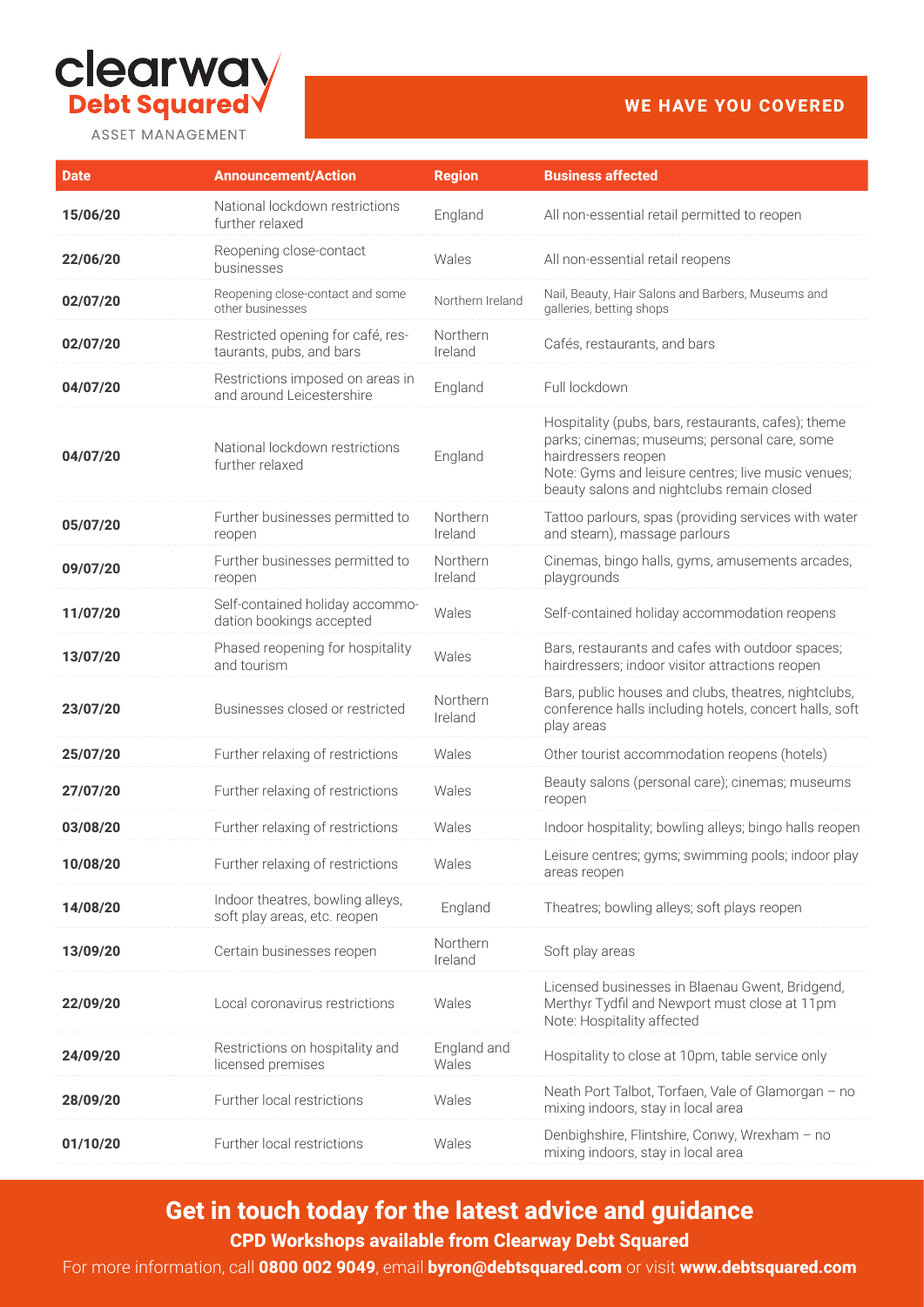

# **WE HAVE YOU COVERED**

| <b>Date</b> | <b>Announcement/Action</b>                                              | <b>Region</b>       | <b>Business affected</b>                                                                                                                                                                                                                                                                                                                                                                                          |
|-------------|-------------------------------------------------------------------------|---------------------|-------------------------------------------------------------------------------------------------------------------------------------------------------------------------------------------------------------------------------------------------------------------------------------------------------------------------------------------------------------------------------------------------------------------|
| 05/10/20    | Restrictions in Derry and Strabane<br><b>District Council Areas</b>     | Northern<br>Ireland | Hospitality businesses, guest houses and hotels<br>(food and drink restricted to guests), indoor<br>facilities, cinemas, museums, galleries, trampoline<br>parks etc., libraries (restricted opening)                                                                                                                                                                                                             |
| 09/10/20    | Local restrictions in Bangor                                            | Wales               | Bangor                                                                                                                                                                                                                                                                                                                                                                                                            |
|             |                                                                         |                     | Tier 3 - Liverpool, Greater Manchester                                                                                                                                                                                                                                                                                                                                                                            |
|             |                                                                         |                     | Tier 2 - Cheshire, Derbyshire, Lancashire, West &<br>South Yorkshire, Durham, Northumberland, Tyne &<br>Wear, Tees Valley, West Midlands, Leicestershire,<br>Nottinghamshire                                                                                                                                                                                                                                      |
|             | Three-tier lockdown system                                              |                     | Tier $1 -$ Rest of England                                                                                                                                                                                                                                                                                                                                                                                        |
| 14/10/20    | introduced                                                              | England             | Note: Tier 1 - medium alert (rule of six and 10pm-<br>5am curfew for hospitality sector)<br>Tier 2 - high alert (no socialising outside household<br>or bubble indoors; rule of six outside; 10pm-5am<br>curfew for hospitality sector)<br>Tier 3 - very high alert (no indoor socialising; rule of<br>six; pubs can stay open if offering meals; no over-<br>night stays elsewhere; no travel outside your area) |
| 16/10/20    | Requirement to close premises<br>and cease trading                      | Northern<br>Ireland | Hospitality businesses (takeaway/delivery<br>permitted), guest houses and hotels, cinemas,<br>museums, galleries, skating rinks etc., libraries<br>(restricted opening), close contacts services, driving<br>instructions                                                                                                                                                                                         |
| 23/10/20    | 17-day 'circuit break' lockdown<br>announced                            | Wales               | Full lockdown - hospitality; nightclubs; all non-es-<br>sential retail; holiday accommodation; personal<br>care; cinemas; gyms; leisure centres closed                                                                                                                                                                                                                                                            |
| 05/11/20    | Forced closure of businesses<br>with imposition of lockdown<br>measures | England             | Hospitality (pubs, bars, restaurants, cafes);<br>nightclubs; all non-essential retailers; holiday<br>accommodation, inc. hotels and B&Bs (except room<br>service); personal care; theatres; cinemas; gyms;<br>leisure centres and outdoor sports facilities closed                                                                                                                                                |
| 09/11/20    | End of 'circuit break' lockdown                                         | Wales               | All restricted businesses permitted to reopen                                                                                                                                                                                                                                                                                                                                                                     |
| 20/11/20    | Reopening of certain businesses                                         | Northern<br>Ireland | Close contacts and driving instruction by<br>appointment                                                                                                                                                                                                                                                                                                                                                          |
| 26/11/20    | Restrictions on certain business-<br>es                                 | Northern<br>Ireland | Close contacts, non-essential retail, leisure venues                                                                                                                                                                                                                                                                                                                                                              |
| 02/12/20    | End of month-long 'firebreak'<br>lockdown                               | England             |                                                                                                                                                                                                                                                                                                                                                                                                                   |
| 04/12/20    | Targeted restrictions in hospitality<br>and leisure                     | Wales               | Hospitality to close by 6pm, open for takeaway after<br>6pm, no alcohol sales. Indoor entertainment and<br>visitor attractions to close                                                                                                                                                                                                                                                                           |
| 11/12/20    | Removed restrictions on certain<br>businesses                           | Northern<br>Ireland | Non-essential retail                                                                                                                                                                                                                                                                                                                                                                                              |
| 11/12/20    | New requirements for certain<br>businesses                              | Northern<br>Ireland | Hospitality (track and trace recording), Unlicensed<br>premises (seating requirements)                                                                                                                                                                                                                                                                                                                            |

**Get in touch today for the latest advice and guidance CPD Workshops available from Clearway Debt Squared**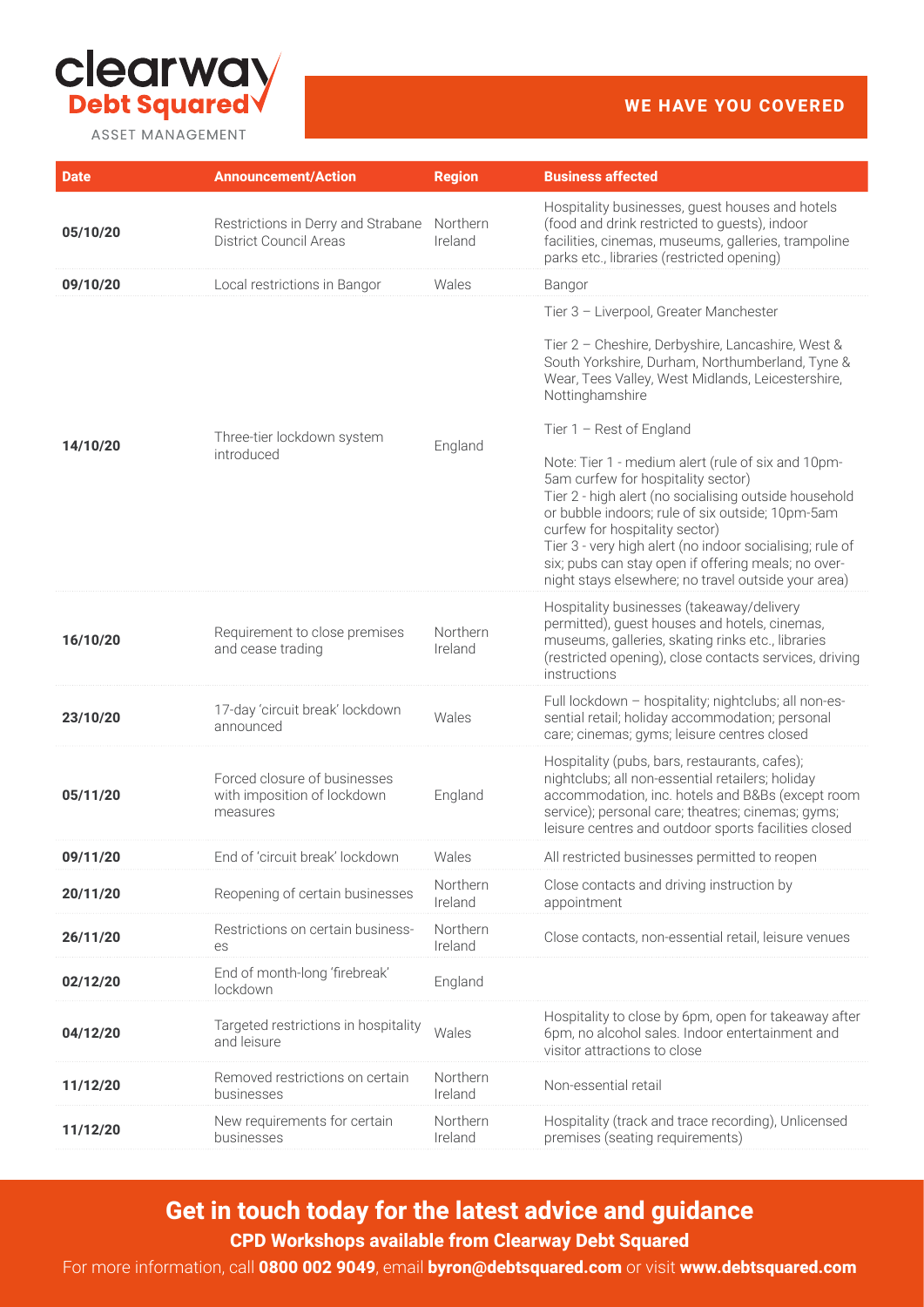

**WE HAVE YOU COVERED**

| <b>Date</b> | <b>Announcement/Action</b>                                                                             | <b>Region</b>       | <b>Business affected</b>                                                                                                                                                                                                                                                                                                                                                                                                                 |
|-------------|--------------------------------------------------------------------------------------------------------|---------------------|------------------------------------------------------------------------------------------------------------------------------------------------------------------------------------------------------------------------------------------------------------------------------------------------------------------------------------------------------------------------------------------------------------------------------------------|
| 14/12/20    | Outdoor attractions to close                                                                           | Wales               | All outdoor attractions, eg funfairs theme parks, to<br>close                                                                                                                                                                                                                                                                                                                                                                            |
| 19/12/20    | Bristol, North Somerset and<br>South Gloucestershire move from<br>Tier 3 to Tier 2                     | England             | Parts of Somerset and Gloucestershire                                                                                                                                                                                                                                                                                                                                                                                                    |
| 20/12/20    | Tier 4 comes into force                                                                                | England             | London and South East<br>Note: Stay at Home alert level - mixing rules<br>tightened.                                                                                                                                                                                                                                                                                                                                                     |
| 20/12/20    | Alert level 4 comes into force                                                                         | Wales               | All non-essential retail, 'close contact services',<br>leisure, hospitality, and fitness (and more) to close                                                                                                                                                                                                                                                                                                                             |
| 26/12/20    | More areas enter Tier 4                                                                                | England             | Sussex, Oxfordshire, Suffolk, Norfolk,<br>Cambridgeshire, all parts of Essex not already in tier<br>four, Waverley (Surrey), and Hampshire - including<br>Portsmouth and Southampton but excluding the<br>New Forest                                                                                                                                                                                                                     |
| 26/12/20    | Premises close                                                                                         | Northern<br>Ireland | Restaurants, cafes, bars, public houses, cinemas,<br>theatres, concert halls, bingo halls, museums and<br>galleries, casinos, betting shops, spas, nail bars,<br>beauty parlours, hair salons, barbers, massage<br>parlours, tattoo parlours, skating rinks, gyms,<br>swimming pools, bowling alleys, soft play areas,<br>amusement arcades, funfairs, playgrounds, sports<br>grounds, outdoor markets, car showrooms, auction<br>houses |
| 06/01/2021  | England enters third national<br>lockdown                                                              | England             | England<br>Note: London and South-East                                                                                                                                                                                                                                                                                                                                                                                                   |
| 06/02/21    | Closure of non-essential busi-<br>nesses (excepting deliveries)                                        | Northern<br>Ireland | Non-essential retail                                                                                                                                                                                                                                                                                                                                                                                                                     |
| 08/03/21    | Reopen for Click & Collect only                                                                        | Northern<br>Ireland | Non-essential businesses selling baby equipment,<br>clothing, footwear & electrical goods                                                                                                                                                                                                                                                                                                                                                |
| 15/03/21    | Hairdressers reopen by appoint-<br>ment only in Wales                                                  | Wales               | Hairdressers reopen                                                                                                                                                                                                                                                                                                                                                                                                                      |
| 22/03/21    | Garden centres reopen in Wales                                                                         | Wales               | Garden centres reopen                                                                                                                                                                                                                                                                                                                                                                                                                    |
| 27/03/21    | Self-contained tourist accommo-<br>dation reopens                                                      | Wales               | Self-contained tourist accommodation (B&Bs,<br>holiday cottages) reopens                                                                                                                                                                                                                                                                                                                                                                 |
| 29/03/21    | Step 1 of Prime Minister's Roadm-<br>ap out of lockdown comes into<br>force - outdoor sports permitted | England             | Outdoor sports facilities reopen<br>Note: Stay at Home order ends. People advised to<br>stay local; gatherings in gardens permitted                                                                                                                                                                                                                                                                                                      |
| 01/04/21    | Reopen for Click & Collect only                                                                        | Northern<br>Ireland | Garden centres and plant nurseries                                                                                                                                                                                                                                                                                                                                                                                                       |
| 09/04/21    | Premises close                                                                                         | Northern Ireland    | Nightclubs, conference halls including hotels, theatres<br>and concert halls, outdoor visitor attractions, bingo halls,<br>museums, galleries, cinemas, campsites and caravan<br>parks, indoor swimming pools, indoor sports and exercise<br>facilities, outdoor sports facilities, car washes, businesses<br>serving alcohol, bed and breakfast establishments                                                                          |
| 12/04/21    | Relaxation of restrictions                                                                             | Wales               | Non-essential retailers and personal care reopen                                                                                                                                                                                                                                                                                                                                                                                         |

# **Get in touch today for the latest advice and guidance CPD Workshops available from Clearway Debt Squared**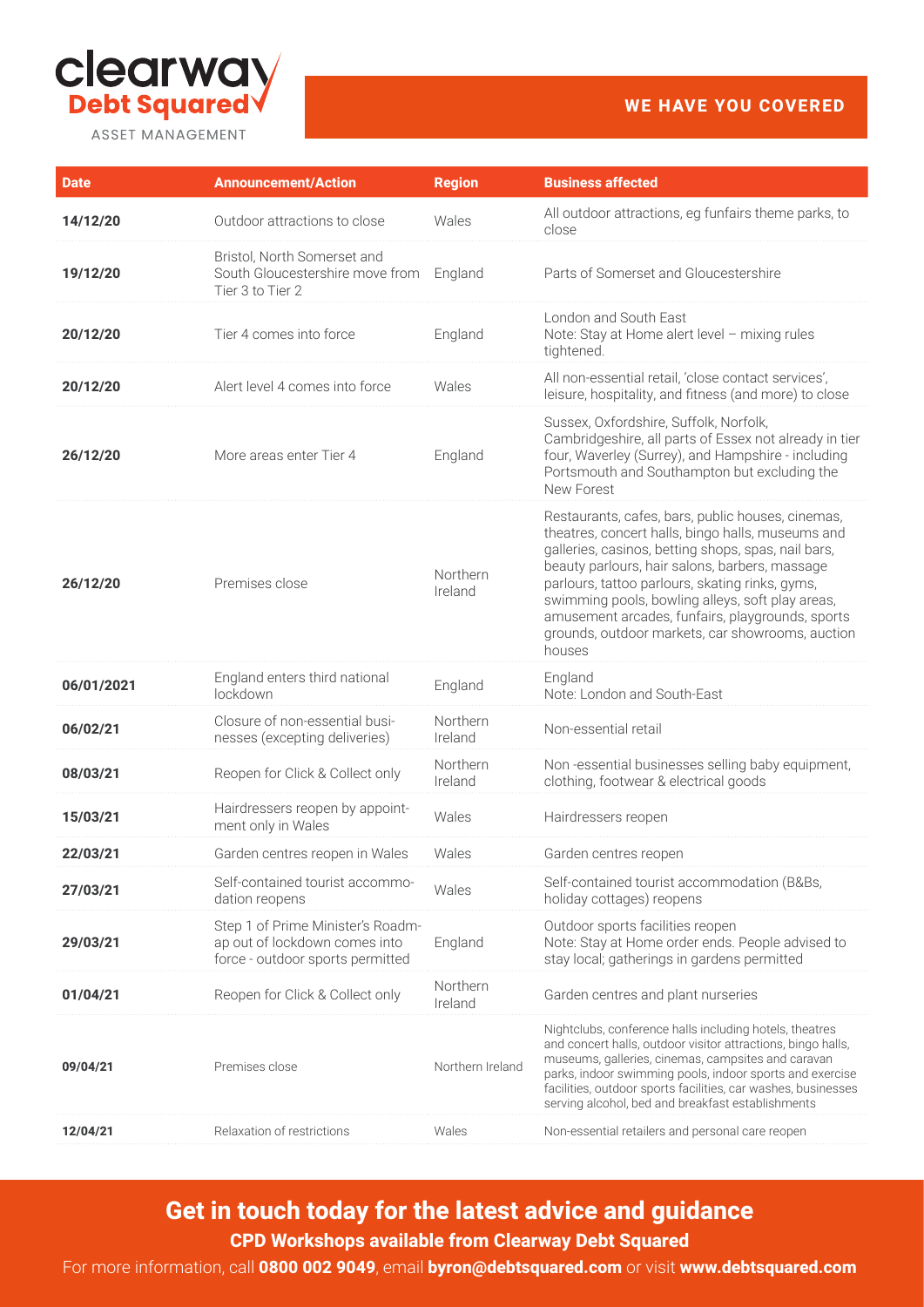

### **WE HAVE YOU COVERED**

| <b>Date</b>        | <b>Announcement/Action</b>                                                                              | <b>Region</b>    | <b>Business affected</b>                                                                                                                                                                                                                                           |
|--------------------|---------------------------------------------------------------------------------------------------------|------------------|--------------------------------------------------------------------------------------------------------------------------------------------------------------------------------------------------------------------------------------------------------------------|
| 12/04/21           | Reopen for Click & Collect                                                                              | Northern Ireland | Non-essential retail                                                                                                                                                                                                                                               |
| 12/04/21           | Certain businesses reopen                                                                               | Northern Ireland | Vehicle showrooms, garden centres and plant nurseries,<br>car washes                                                                                                                                                                                               |
| 12/04/21           | Step 2 of Prime Minister's Roadmap<br>comes into force                                                  | England          | Non-essential retailers; personal care, including<br>hairdressers; public buildings; leisure, including indoor<br>gyms; theme parks and zoos reopen                                                                                                                |
| 23/04/21           | Further businesses reopen                                                                               | Northern Ireland | Close contact services including hairdressing and driving<br>instruction, outdoor activity centres                                                                                                                                                                 |
| 26/04/21           | Review of coronavirus regulations                                                                       | Wales            | Outdoor leisure, including swimming pools and attractions;<br>outdoor hospitality venues reopen                                                                                                                                                                    |
| 30/04/21           | Further businesses reopen (outdoor<br>businesses generally reopen with<br>restrictions)                 | Northern Ireland | Non-essential retail, gyms, swimming pools & other sports<br>venues (with restrictions); licensed and non-licensed<br>premises                                                                                                                                     |
| 03/05/21           | Wales moves to alert level 3                                                                            | Wales            | Indoor gyms and leisure centres reopen<br>Opened with restrictions in place                                                                                                                                                                                        |
| 17/05/21           | Wales moves to alert level 2                                                                            | Wales            | Indoor hospitality and indoor entertainment venues<br>reopen; all tourist accommodation (including hotels)<br>reopened<br>Opened with restrictions in place                                                                                                        |
| 17/05/21           | Step 3 of Prime Minister's Roadmap<br>comes into force                                                  | England          | Indoor hospitality; hotels and B&Bs larger seated events<br>venues (with restrictions on numbers) reopen<br>Up to 30 people outdoors<br>Up to six people or two households indoors<br>Max 10,000 people at venues                                                  |
| 24/05/21           | Businesses reopen indoors with<br>restrictions                                                          | Northern Ireland | Licensed and non-licensed premises; tourist<br>accommodation (with restrictions); libraries (with<br>mitigations)                                                                                                                                                  |
| 04/06/21           | Businesses restrictions removed: Or-<br>der food away from table, order food<br>at buffet and carvery   | Northern Ireland | Hospitality venues that do not serve alcohol                                                                                                                                                                                                                       |
| 17/07/21           | Wales moves to alert level 1                                                                            | Wales            | Indoor events venues (with restrictions on numbers)<br>reopen<br>Opened with restrictions in place                                                                                                                                                                 |
| 18/07/21 (11:55PM) | Step 4 of Prime Minister's Roadmap<br>comes into force                                                  | England          | All restrictions on businesses eased; large standing events<br>venues and nightclubs reopen<br>Requirement removed for certain businesses and venues<br>to take bookings for certain groups sizes only, ensure<br>distance between tables in hospitality settings. |
| 26/07/21           | Remove need for appointment to visit                                                                    | Northern Ireland | Close contact services                                                                                                                                                                                                                                             |
| 27/07/21           | Ticket-only reopening                                                                                   | Northern Ireland | Theatres and concert halls                                                                                                                                                                                                                                         |
| 07/08/21           | Wales moves to alert level 0                                                                            | Wales            | All restrictions on businesses eased; large standing events<br>venues and nightclubs reopen                                                                                                                                                                        |
| 16/08/21           | Businesses reopen with restrictions                                                                     | Northern Ireland | Conference and exhibition halls                                                                                                                                                                                                                                    |
| 16/08/21           | Remove limit of person numbers at<br>table                                                              | Northern Ireland | Hospitality                                                                                                                                                                                                                                                        |
| 10/09/21           | Ticket-only entry removed                                                                               | Northern Ireland | Theatres and concert halls                                                                                                                                                                                                                                         |
| 10/09/21           | Ease restrictions on movement,<br>(Outdoor Hospitality) remove the<br>requirement to be seated to order | Northern Ireland | Hospitality                                                                                                                                                                                                                                                        |

# **Get in touch today for the latest advice and guidance CPD Workshops available from Clearway Debt Squared**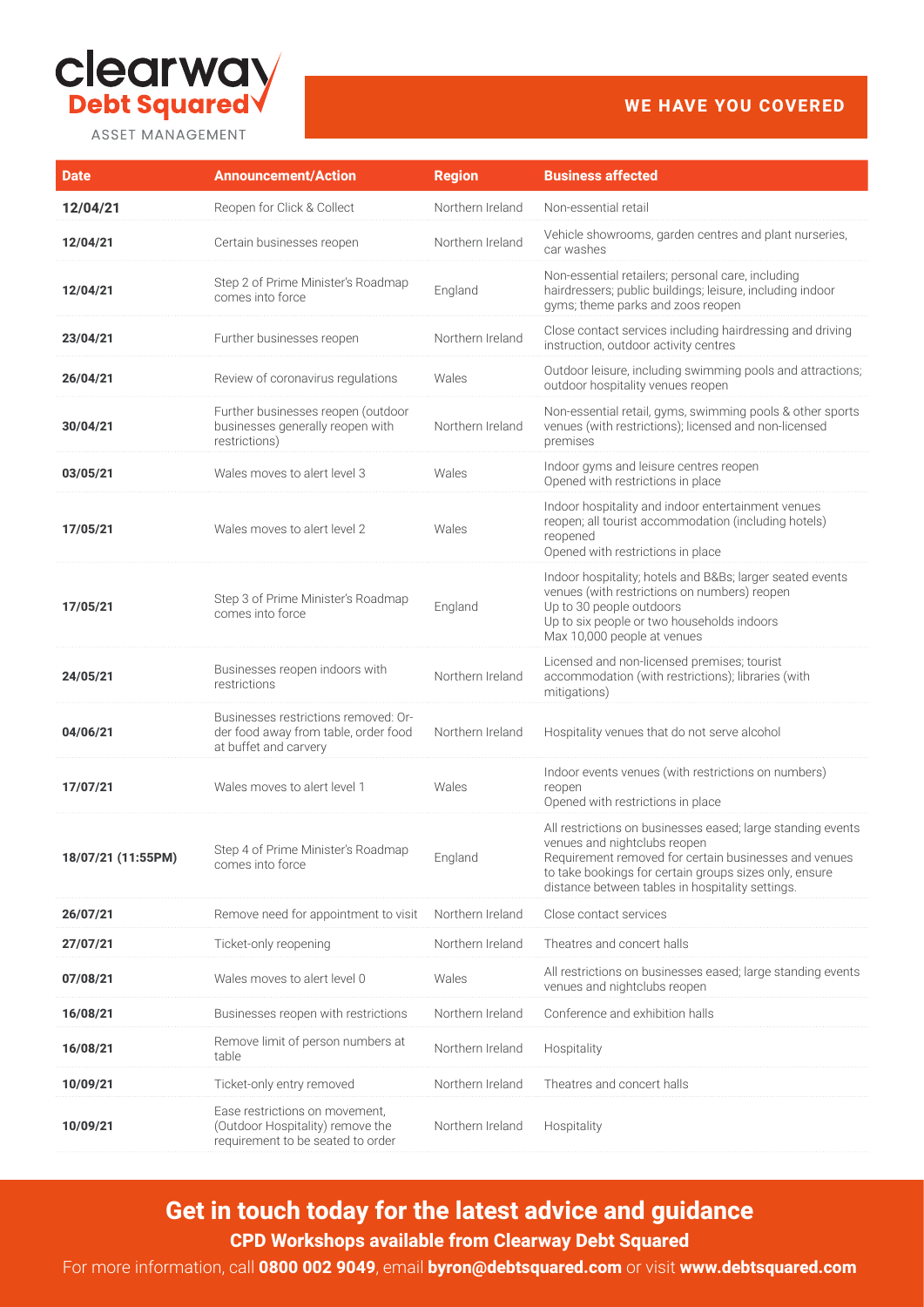

# **WE HAVE YOU COVERED**

|          | <b>Announcement/Action</b>                                           | Region | <b>Business affected</b>                          |
|----------|----------------------------------------------------------------------|--------|---------------------------------------------------|
|          | Remove social distancing require-<br>ments for a seated performance  |        | Northern Ireland Theatres, concert halls, cinemas |
| 11/10/21 | Remove maximum number who stay<br>overnight at tourist accommodation |        | Northern Ireland Tourist accommodation            |
| 11/10/21 | Remove requirement to remain seat-<br>ed during a performance        |        | Northern Ireland Theatres, concert halls, cinemas |

**Get in touch today for the latest advice and guidance**

**CPD Workshops available from Clearway Debt Squared**